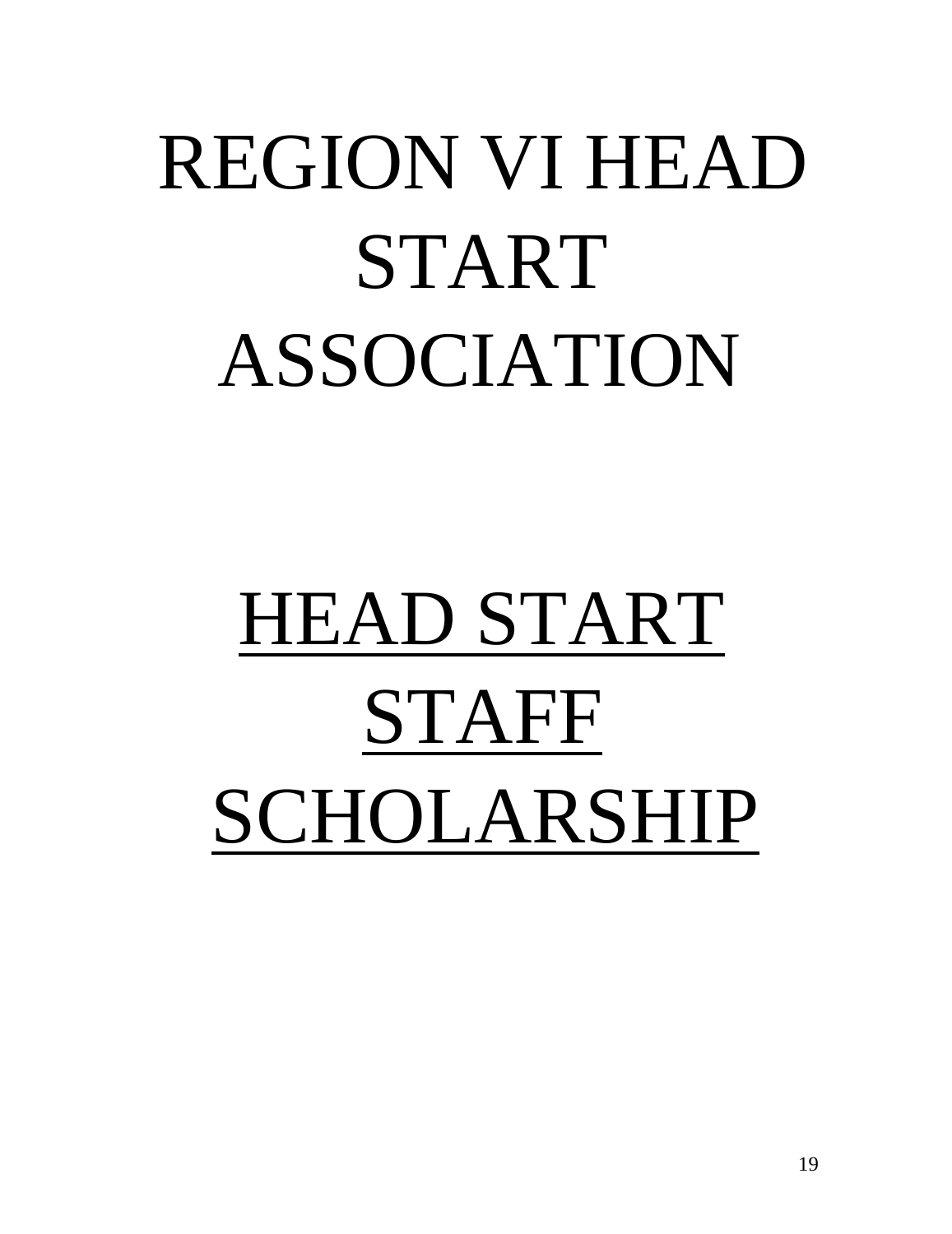# HEAD START STAFF SCHOLARSHIP

## STAFF EDUCATIONAL SCHOLARSHIP

One \$500.00 Scholarship for each state in the Region for a Head Start staff who is currently enrolled in a four year college or junior college pursuing an AA Degree, B. A. or B. S. degree.

## OUALIFICATIONS OF APPLICANT

- Must be a current employee in a Head Start program that has been employed at least two years.
- Must have completed at least two semesters and/or two quarters of school (accumulated at least twenty hours of college).
- Must currently be enrolled in an institution of higher learning. e Must be in good academic standing at institution.

## **CHECKLIST**

1. Completed application with all attachments

• Region VI Head Start Association Certification Form (Page 23) e Three letters of references

One from local Head Start Director. The letter from the Head Start Director refers to the Head Start Director at the grantee central office and not the center director. One from immediate supervisor

- **One from personal or community source**
- 2. Prior Academic Accomplishments e A copy of transcripts diplomas
	- A letter or statement from institution verifying that applicant is enrolled and in good standing with institution
- 3. A written financial needs statement justifying need for scholarship (three hundred words or less)
- 4. Service Delivery Statement a statement discussing the impact on service delivery <u>in</u> local program due to employment of this applicant (three hundred words or less)

| <b>RATING CRITERIA</b>                                     | <b>MAX. POINTS</b> | <b>TOTAL</b> |
|------------------------------------------------------------|--------------------|--------------|
| • Applications must be completed and must be typed         | 10                 |              |
| • Prior academic accomplishments                           | 20                 |              |
| e Financial needs (paragraph discussing financial needs)   | 20                 |              |
| e Service Delivery (paragraph discussing service delivery) | 30                 |              |
| • Employee's capabilities for completing degree program    | 20                 |              |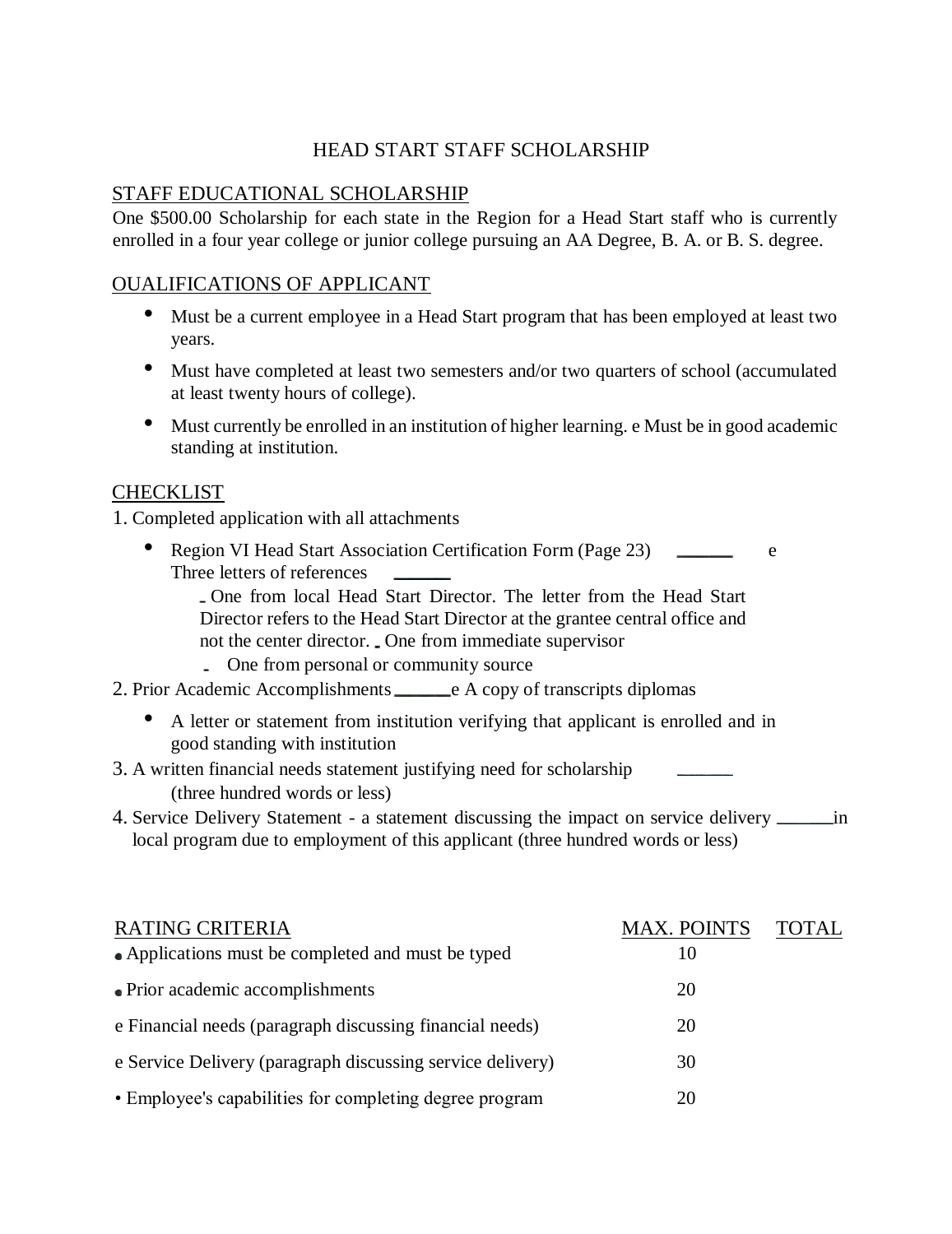| <b>Total Points</b>                                                 |            | 100                                                                                                             |  |
|---------------------------------------------------------------------|------------|-----------------------------------------------------------------------------------------------------------------|--|
| All information must be typed.<br>plans to complete degree program. |            | 5. A statement (three hundred words or less) on applicant's financial capabilities -                            |  |
|                                                                     | <b>AND</b> | 17<br>STAFF EDUCATION SCHOLARSHIP APPLICATION (PLEASE TYPE) ______<br><b>CERTIFICATION FOR SCHOOL ATTENDING</b> |  |
| NAME:                                                               |            |                                                                                                                 |  |
| <b>HEAD START PROGRAM:</b>                                          |            |                                                                                                                 |  |
| <b>CURRENT POSITION IN HEAD START PROGRAM:</b>                      |            |                                                                                                                 |  |
|                                                                     |            |                                                                                                                 |  |
| <b>MAILING ADDRESS:</b>                                             |            |                                                                                                                 |  |
| CITY:                                                               | STATE:     | <b>ZIP CODE:</b>                                                                                                |  |
| TELEPHONE:                                                          |            | FAX:                                                                                                            |  |
| <b>ACT/SAT SCORE:</b>                                               |            |                                                                                                                 |  |
| HIGH SCHOOL GRADUATED FROM:                                         |            |                                                                                                                 |  |
|                                                                     |            |                                                                                                                 |  |

DATE OF GRADUATION: